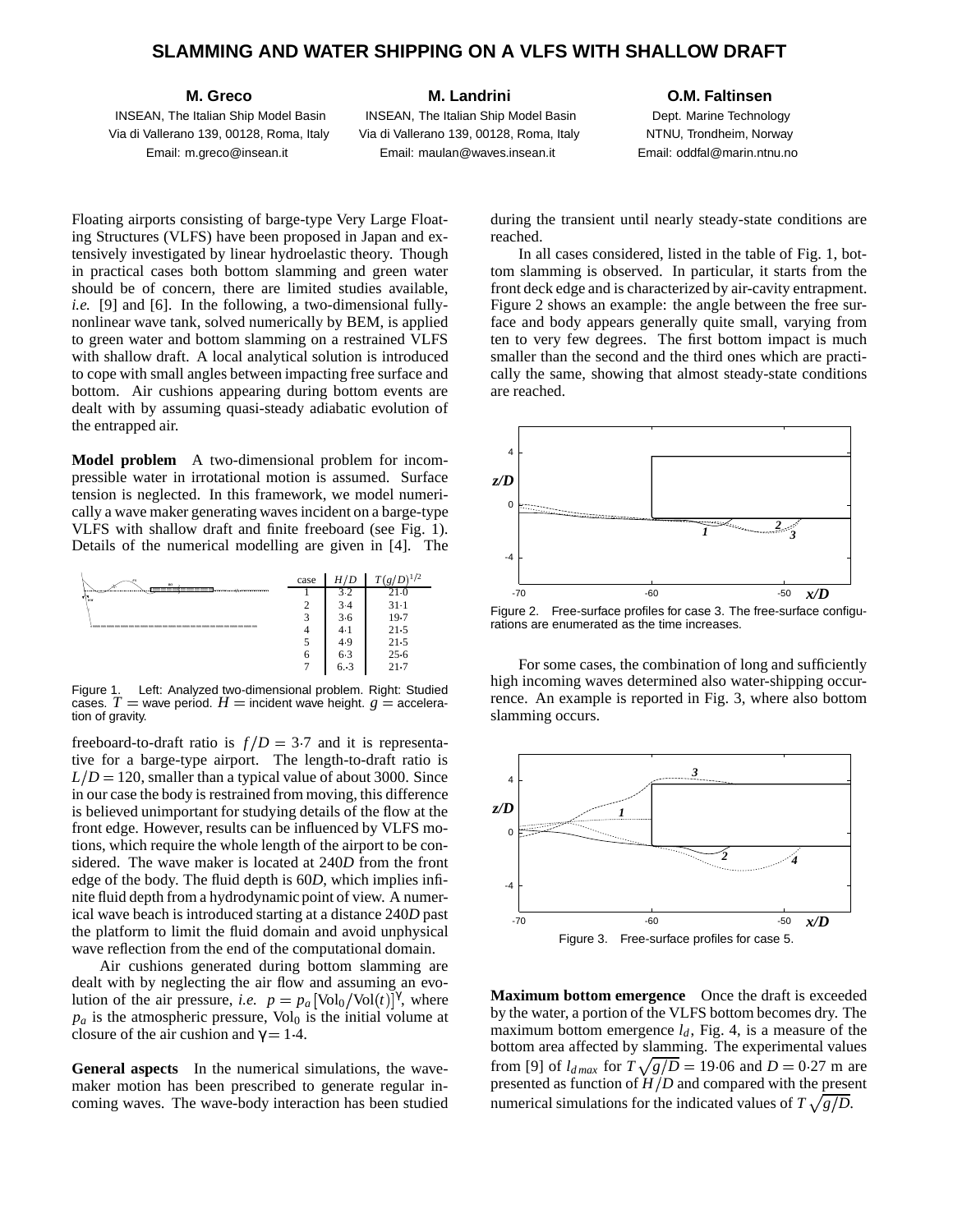

Figure 4. Maximum bottom emergence  $l_{dmax}$  by two-dimensional experiments,  $\bullet$ , and linear theory, solid line, from [9] for the highestrigidity case (model B) and  $T(g/D)^{1/2} = 19.06$ . Our predictions for restrained model, .

Two global rigidities are considered in [9]. The case shown (model-B) corresponds to the highest rigidity, and the measured vertical-motion amplitudes were the smallest and less than 15% of the incident-wave amplitude. For this case, similar to our numerical predictions, [9] reported formation of air cushions during bottom slamming. The theoretical result from [9], solid line, is also reported. It is based on linear hydroelastic theory and on assuming bottom-clearance occurrence when the amplitude of the dynamic pressure at a specific location is larger than the hydrostatic bottom pressure. These results for dynamic-pressure amplitude along the VLFS indicate that closed cavities similar as those shown in Figs. 2-3 by fully-nonlinear simulations cannot be predicted by that linear theory. Our prediction of maximum bottom emergence agrees better with the experiments than the linear theory does. However, the VLFS is moving in the experiments while our model is restrained. This influences the results. For instance, experiments on a model with smaller global rigidity and larger vertical platform motions at the front end (model-A) showed that air cushions did not occur, [9].

**Bottom slamming with small relative bottom-free surface angle** Typically, during bottom slamming, the water hits the lower front edge of the VLFS with very small angles between the free surface and the bottom and very rapid changes of the wetted area next to the front edge occur. In such cases, near the first impact location, the free surface can be approximated by a straight line. In order to deal with this situation, a local analytical solution has been introduced, [3]. The analytical solution considers the impact of a flat free surface against the bottom surface. The initial impact position is the front edge. Slope and impact velocity of the free surface at the impact position follow from the fully-nonlinear simulation before impact occurrence. The impact flow is locally solved similarly as [7] and patched with an outer fullynonlinear simulation. Details will be given at the Workshop.



Figure 5 shows water evolution after the impact occurrence. The cavity deforms and moves under the influence of the surrounding flow. Finally it tends to detach from the structure and collapse. We cannot predict the collapse of the cavity into bubbles. This happens before a new water rundown with draft exceedance occurs. The cavity evolution affects the loads on the VLFS bottom but is unimportant for flow details in front of the front deck edge. This is confirmed by comparing the free-surface evolution obtained by cutting the free-surface portion coinciding with the cavity surface after the bottom impact. This means, if steady-state conditions are wanted one can study simply the bottom impact occurring in such circumstances and cut the previous cavities. This has been made for instance in the simulations shown in Figs. 2 and 3.

The evolution of the cavity pressure relative to *p<sup>a</sup>* during the first bottom impact is given in the top plot of Fig. 6 for case 5. The results refer to full scale,  $D = 1.5$  m, and model scale,  $D = 0.027$  m, adopted in the experiments [9]. In both cases an oscillating pressure is found but the oscillation period reduces with the scale as well as the maximum pressure. The minimum pressure remains almost unchanged. From the results, the cavity pressure does not scale with Froude number. If the experimental values were Froude scaled, the experiments would predict larger cavity volumes more highly vibrating than in reality. Further, Froude scaling of  $p - p_a$ from  $D = 0.027$  m to  $D = 1.5$  m gives about 9 times the value obtained numerically for  $D = 1.5$  m, *cf.* Fig. 6. Bottom plot



Figure 6. First bottom impact for case 5. Top: pressure evolution in the cavity; solid line:  $D = 1.5$  m (full scale), dashed line:  $D = 0.027$  m (model scale, [9]). Bottom: pressure evolution along the VLFS bottom for  $D = 1.5$  m (full scale).  $\Delta t_{1-6}$ = time interval between configurations numbered 6 and 1.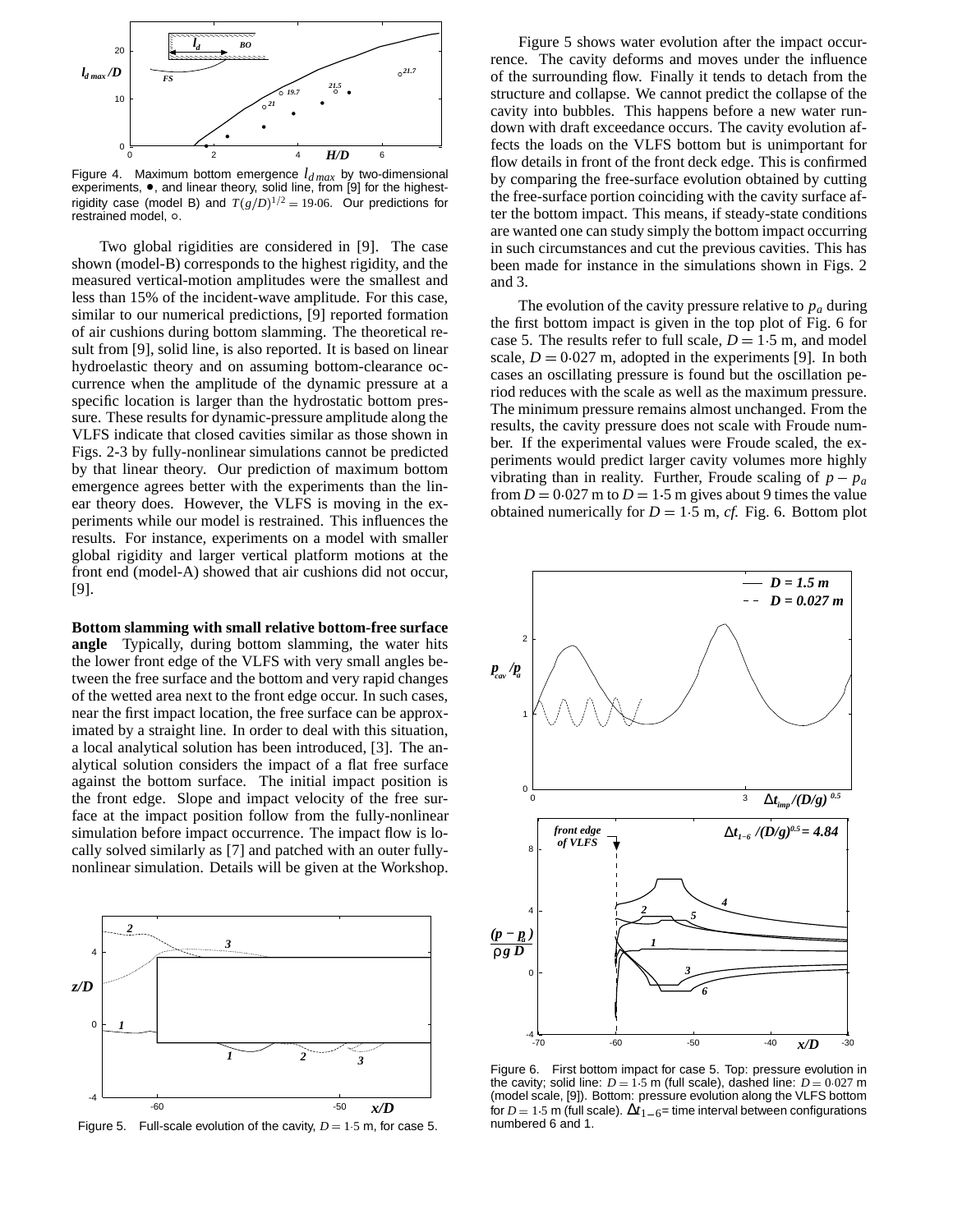of Fig. 6 shows the time evolution of the bottom pressure after the impact in the full scale case. There is a large negative value of  $p - p_a$  at the front edge at the first time instant shown, indicated as 1. This is associated with the quadratic velocity term in Bernoulli equation and is due to high crossflow velocity at the edge. Since vortex shedding occurs in reality, we should be skeptical about the quantitative level of the negative  $p - p_a$ . The pressure is above cavitation pressure. The structural effect of the pressure loading will be discussed later.

**Water shipping on the deck** Following [4], we have modelled the water shipping on the deck of the VLFS structure. The numerical amount of shipped water obtained for cases 5 and 6 is presented in Fig. 7 and compared with an empirical formula for estimating water volume of waves overtopping on a vertical breakwater, [8], reported in the same figure. The time  $t'$  is referred to the starting of the water shipping, and  $[Z(t') - Z_0]$  represents the instantaneous freeboard exceedance. As proposed in [8], we used  $m = 0.5$ . The numerical and experimental values are in reasonable agreement. However, since the mass flux of water through a vertical plane coinciding with the front side of the platform determines the water volume on the deck, the wave period



Figure 7. Amount of water overtopping the VLFS structure in cases 5 and 6. The numerical results are compared with those from the empirical formula reported from [8].

must be an important parameter in addition to  $[Z(t') - Z_0]$ . In [6], all the experimental results for regular and irregular waves with different periods are compared against the empirical formula with  $m=0.7$ . A large scatter occurred documenting that the approach is not sufficient for quantitative predictions.

**Run-down and turning of the free surface around front edge** After the run-down phase of the water along the front side, the free surface will turn rapidly around the front edge. This is associated with vortex separation from the sharp edge. The latter effect is neglected in our analysis. In order to facilitate the numerical simulations, the front edge has been rounded with a radius  $R = 0.2D$ . This is relatively large in the scale of the local impact, however comparisons between freesurface evolutions after the bottom impact with  $R = 0.2D$  and  $R = 0.01D$  did not show substantial differences.

Two main types of bottom turning have been observed. In one case, the free surface near the front deck edge is relatively flat. This occurs during the transient and when the wave-body interaction is not characterized by large nonlinearities. In the other case, the free surface running down the structure detaches from the body as thin layer of fluid with small angle between free surface and structure. This evolution is reported in Fig. 8. The free surface has a very small curvature radius just after it has turned around the front edge of the bottom. We do not have experimental evidence



for this for a VLFS. However, Baarholm [1] presented twodimensional experimental results for wetdeck slamming that showed a similar behaviour.

The turning of the free surface around the front edge during the run-down is associated with the occurrence of local negative pressures  $p - p_a$  due to high flow velocities, similarly to the turning associated with the water run-up after the bottom impact. Other phases of the flow evolution are also connected with negative  $p - p_a$ . These have been indicated from experiments in [9] as reported in the top left plot of Fig. 9, showing the pressure time evolution at the location P-1 at about 1  $48D$  from the front edge. Here  $p = -2.7$ 



Figure 9. Pressure measurements from [9] at location P-1  $(D = 0.027 \text{ m})$  with Model A having smallest rigidity  $(T = 1.05 \text{ s},$  $H = 13.8$  cm). Frames 1-4b give the physical interpretation of the experimental findings.

 $gf/cm<sup>2</sup>$  ( $\sim$  265 Pa) corresponds to the atmospheric pressure  $p_a$  since the hydrostatic value has been subtracted from the pressure record. As we can observe, at the beginning of the shown time evolution, the pressure reduces, gets negative values for about  $0.2$  s, then it increases becoming atmospheric for about  $0.3$  s and after that the maximum value is reached. These stages can be explained through the sketches 1-4 in the same figure. Before the bottom turning of the water, pressure is greater than  $p_a$  (sketch 1). After the turning, the free surface is locally characterized by high curvature and propagates along the bottom approaching location P-1. This "water-exit" phase is associated with negative pressures mainly due to the positive values of ∂ϕ ∂*t* (sketch 2). In [9], it is speculated that the negative pressures were due to surface tension. It is true that surface tension may affect flows with high cur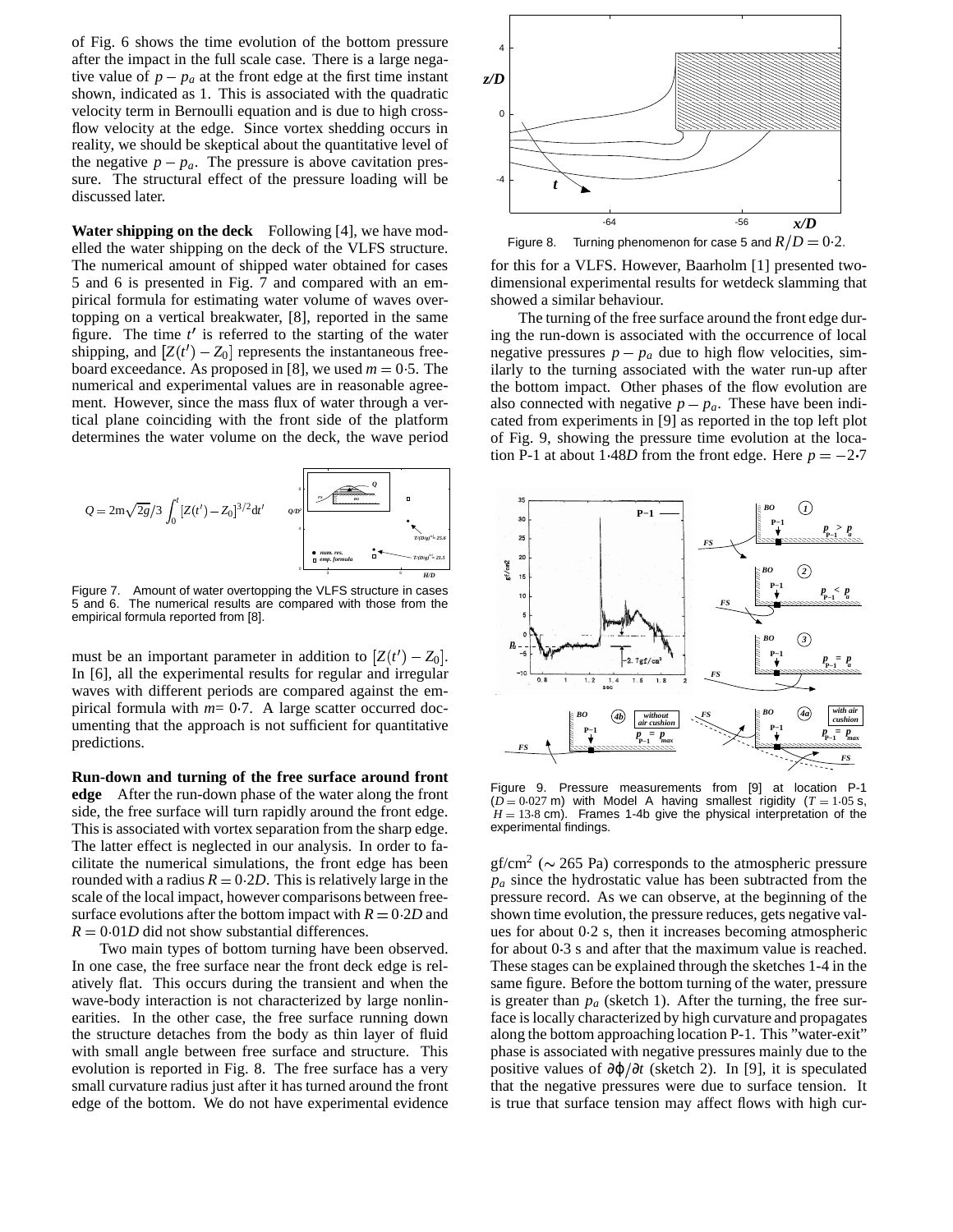vature of the free surface. However, the main effect is due to fluid-acceleration expressed in terms of ∂ϕ ∂*t*. Once the water front leaves P-1 this location remains dry, the pressure becoming atmospheric (sketch 3). This lasts until the bottom impact occurs, affecting P-1 and determining  $p = p_{max}$ . This can be either associated with air cushion formation, starting from the front edge (sketch 4a), or can occur without air entrapment, initiating from the intersection of the free surface with the bottom (sketch 4b). The latter situation occurred during the shown experimental case.

**Slamming-load effects** Structural effects of the bottomimpact loading, *cf.* Fig. 6, will be assessed by hydroelastic analysis, *e.g.* [2]. The stiffened bottom plating with longitudinal stiffeners between two transverse stiffeners is modeled by an equivalent beam. Only the equivalent beam next to the front edge is considered. The following hydrodynamic simplifications are made. The excitation pressure assumes a rigid body. The pressure due to the beam oscillations is estimated by neglecting the air cushion. The case study considers structural mass per unit length and breadth  $240.7 \text{ Kg/m}^2$ , beam bending stiffness  $EI \simeq 27.5$  MNm<sup>2</sup> and a distance from the neutral axis to where maximum stresses occur  $z_a \approx 0.23$  m. The beam has a length  $L_b = 5$  m and it is clamped at the ends.

The time evolution of maximum tension and compression stresses at the end position is shown in Fig. 10 together with the pressure inside the cavity. For  $t \geq 0.75$  s the beam is fully wetted. Results are given both for a dry-mode solution, solid lines, and for an approximate hydroelastic theory, dashed lines, where the structural mass is corrected by an added-mass term. On a large time scale, the stress evolution follows the cavity pressure in a quasi-steady manner. The high-frequency oscillations are related to first-mode vi-



Figure 10. Full-scale,  $D = 1.5$  m, maximum tension  $(t)$  and compression  $(c)$  stresses on the beam during the first bottom impact in case 5. Solid lines: dry-mode response. Dashed lines: approximate hydroelastic response.  $\bullet$ : cavity pressure.  $t = 0$  s is the impact time. For  $t \geq 0.75$  s the beam is fully wetted.

brations, with lower frequency in case of the approximate hydroelastic theory (dry natural period $\sim 0.018$  s, approximate wet natural period $\sim 0.073$  s). In this case study, the hydroelastic effects are not dominant. The maximum absolute value of the stress is  $\sim 200$  MPa and it should for instance be related to yield stress 320-360 MPa for high strength steel (NK standard).

During the second bottom impact, *cf.* top plot of Fig. 11, the left edge of the cavity, configuration 1, moves rightwards in the form of a jet of liquid, configurations 2 and 3, progressively detaching the cavity from the VLFS bottom. In the nu-



Figure 11. Second bottom impact for case 5, free-surface configurations. Top: full scale,  $D = 1.5$  m. Bottom: model scale,  $D = 0.027$  m.

merical simulation for model scale,  $D = 0.027$  m, shown in the bottom plot, the cavitation number is large enough to prevent jet-flow formation. This would suggest the inadequacy of model tests to evaluate the possible structural failure. The structural consequences of these fluid-flow differences will be further discussed at the Workshop.

INSEAN research activity is supported by the Italian *Ministero per le Infrastrutture e Trasporti* through INSEAN Research Program 2003-05.

#### **REFERENCES**

- [1] R.J. Baarholm, Theoretical and Experimental Studies of Wave Impact underneath Decks of Offshore Platforms, Ph. D. Thesis, Dept. Marine Hydrodynamics, NTNU, Trondheim, Norway, 2001.
- [2] O.M. Faltinsen, Hydroelastic slamming, J. Mar. Sci. Technol., Vol. 5, No. 2, 2001.
- [3] O.M. Faltinsen, M. Landrini and M. Greco, Slamming in marine applications, submitted to *J. Engng. Math.* (2003).
- [4] M. Greco, A Two-dimensional Study of Green-Water Loading, Ph. D. Thesis, Dept. Marine Hydrodynamics, NTNU, Trondheim, Norway, 2001.
- [5] M. Greco, O.M. Faltinsen and M. Landrini, Basic Studies of Water on Deck, Proc. 23 *rd* Symp. on Naval Hydrod., Val de Reuil, National Academy Press, Washington D.C., 2000.
- [6] Y. Takaishi, K. Minemura and K. Masuda, Experimental study on relative motion and shipping water of mega-fbat structure, OMAE98-4335, Lisbon, Portugal, 1998.
- [7] H. Wagner, Uber stoss- und gleitvorgange an der oberflache von flussigkeiten, ZAMM 12(4), pp.192-235, 1932.
- [8] H. Kikkawa, H. Shiagai and T. Kono, Fundamental Study on Wave Overtopping Sea Dikes, In: *Proc. Coastal Engineering*, JSCE, pp.118- 122, 1967.
- [9] H. Yoshimoto, K. Ohmatsu, S. Ohmatsuandi and T. Ikebuchi, Slamming load on a very large fbating structure with shallow draft, J. Mar. Sci. Technol., Vol. 2, pp. 163-172, 1997.